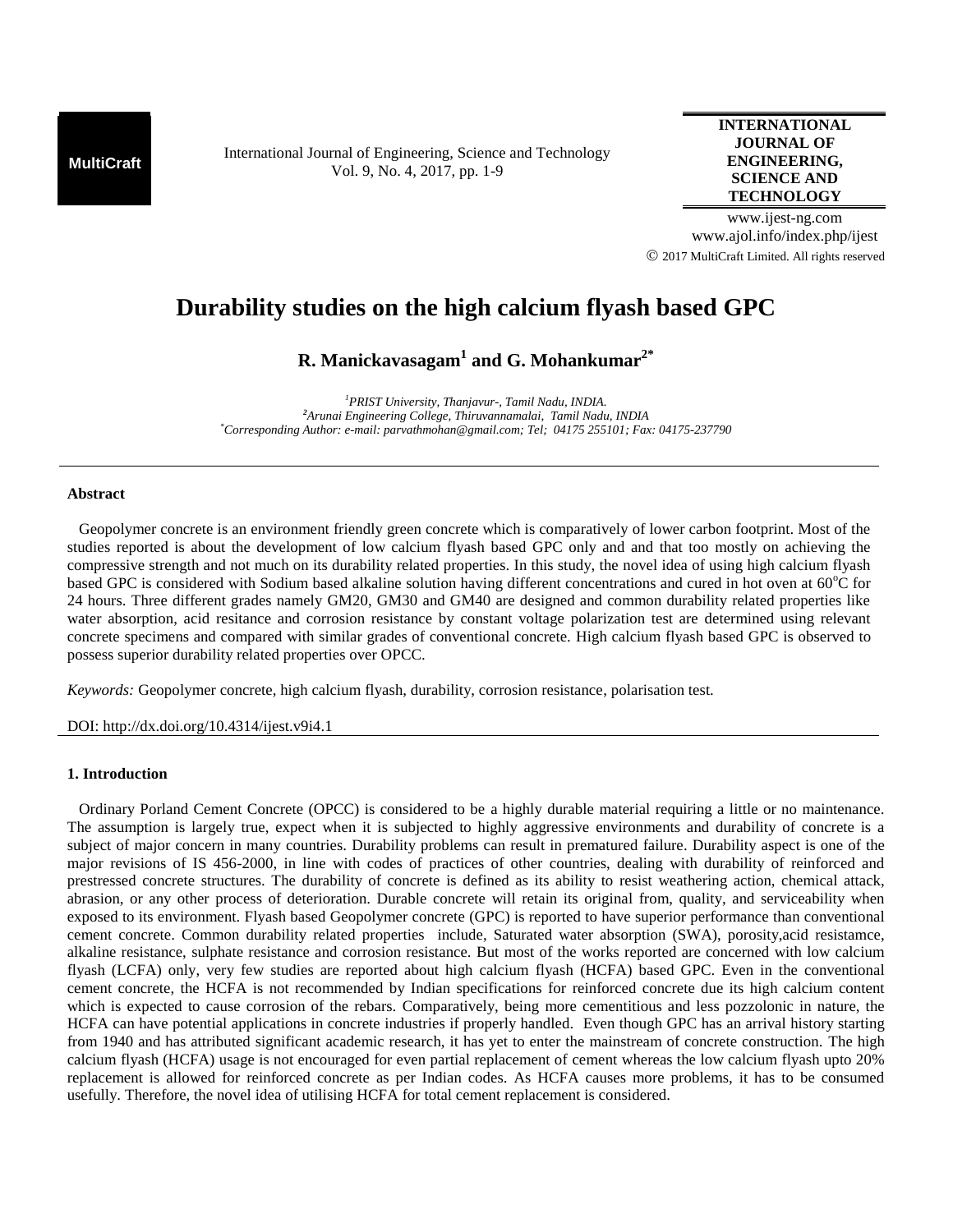## **2. Literature Survey**

 The name of Geopolymer was first coined in 1950s by Davidovits, investigating the metakaolin based aluminosilicate polymers (Davidovits, 1976). The prefix geo symbolize the constitutive relationship of the binders to geological materials like natural stone or minerals. Similar materials previously investigated by in the same period were termed as soil cement (Glukhovsky, 1965), thermally activated clay, ash, natural pozzolana and slag as activated binders, and alkaline activated slag (Talling and Brand, 1989), alkali-activated cement, inorganic polymer concrete and geocement (Duxson et al. 2007).

The solid is first partially dissolved by the alkaline activator, followed by the condensing of an aluminosilicate polymer in parallel. The polymerization process involves a substantially fast chemical reaction under alkaline condition on Si-Al minerals that result in a 3D polymeric chain and ring structure consisting of Si-O-Al-O bonds. Water is released during the formation of geopolymers unlike hydration of cement. This water plays no role in the chemical reaction but provides workability of the mixture during handling of geopolymers. The sustainable development in the geopolymers is best used by the development of GPC.

 The durability related properties of LCFA based GPC is studied by many authors. The long term properties of LCFA based GPC was studied by Wallah and Rangan (2006) and reported that compared to conventional concrete, the GPC has less creep coefficient. Cheema (2012) reported that the physical properties and micro structure and pore structure related properties of GPC found to be more mechanically stable than the OPCC. Rajamane *et al.* (2011) conducted accelerated corrosion test on embedded steel and reported that the performance is almost similar to OPCC. Reddy, et al (2011) reported that excellent resistance to chloride attack, with longer time to corrosion cracking are observed for GPC compared to OPCC.

Farhana *et al.* (2013) reviewed and reported that rebar embedded in GPC had good corrosion performance and low corrosion rate compared to rebar embedded in OPCC, because of the strong and adherent silicate membrane coating around the rebars. Shaikh (2014) studied the effects of alkali solutions on corrosion durability of GPC to cyclic wetting and drying regime and reported that, the GPC exhibited lower Sorptivity and chloride penetration depth and better corrosion resistance than that of OPCC. Salmabanu and Urvashi (2015) found that the weight loss after three months of acid immersion of GPC is less compared to OPCC.

 There are only few studies reported about the durability related properties of HCFA based GPC. The calcium content in flyash played a significant role in the development of strength particularly in the final compressive strength and higher the calcium content resulted in faster strength development as well as higher compressive strength (van Jaarsveld *et al.* (2002, 2003). Sanni and Khadiranaikar (2012) presented the experimental investigation made on the performance of HCFA based GPC subjected to severe environmental conditions and compared with conventional concrete of M30, M40, M50 and M60 grades. Sodium hydroxide solution of molarity 8M and 12M and sodium silicate with liquid ratio of 2.5 and 3.5 were used. The test results indicated that the heat-cured (60°C for 24 hours) flyash-based GPC had an excellent resistance to Sulphuric acid and magnesium sulphate attack when compared to conventional concrete. Better microstructure for geopolymer pastes and mortars made of HCFA at mass ratios of water-to-flyash from 0.30 to 0.35 was reported by Li *et al.* (2013).

Chindaprasirt *et al.* (2013) studied the curing effect of 90-W microwave radiation for 5 minutes followed by a shortened heat curing of class C flyash based GPC. Results showed that microwave radiation contributed to the dissolution of flyash in the alkaline solution. Numerous gel formations were observed in microscopic scale. This resulted in a dense composite and strong bonding between the flyash and the geopolymer matrix leading to high strength gain compared to those of the control pastes cured at 65°C for 24 hours.

#### **3. Experimentation**

 Three different grades of GPC designated as GM20, GM30 and GM40and equivalent to OPCC grades of M20, M30 and M40 are considered for the study and based on the literature survey (Mohankumar and Manickavasagam, 2017), the proportions are designed and chosen as detailed in Table 1.The liquid ratio is taken as 2.5 uniformly for all the three grades of GPC but the molarity of NaOH is varied as 8M, 10M and 12M respectively for the three grades of GPC in the order. The mix proportions of constituents of concrete and the corresponding compressive strength are shown in Figure 1.

The dry materials (HCFA and aggregates) are mixed for about three minutes and the activating solution premixed with admixture is added, and mixing again continued for another three minutes. 100mm cubes are cast by using multiple wooden moulds. The concrete is poured into the cube moulds in layers and compacted by placing on the table vibrator. After finishing, the specimens are wrapped by placing a lid on the mould. The specimens are kept for a rest period of one day and then cured in hot oven for 24 hours at 60°C. The views of GPC specimens cast and curing in hot oven are shown in Figure 2.

| N <sub>0</sub> | Concrete grades | Mix Ratio   | $W/C$ or<br>Alkaline/FA | Water or<br>Activator $k\frac{g}{m^3}$ | Compressive<br>strength (MPa) |
|----------------|-----------------|-------------|-------------------------|----------------------------------------|-------------------------------|
|                | M20             | 1:2.40:3.50 | U.L                     | 70                                     | 27.8                          |

**Table 1. Mix details of OPCC and GPC**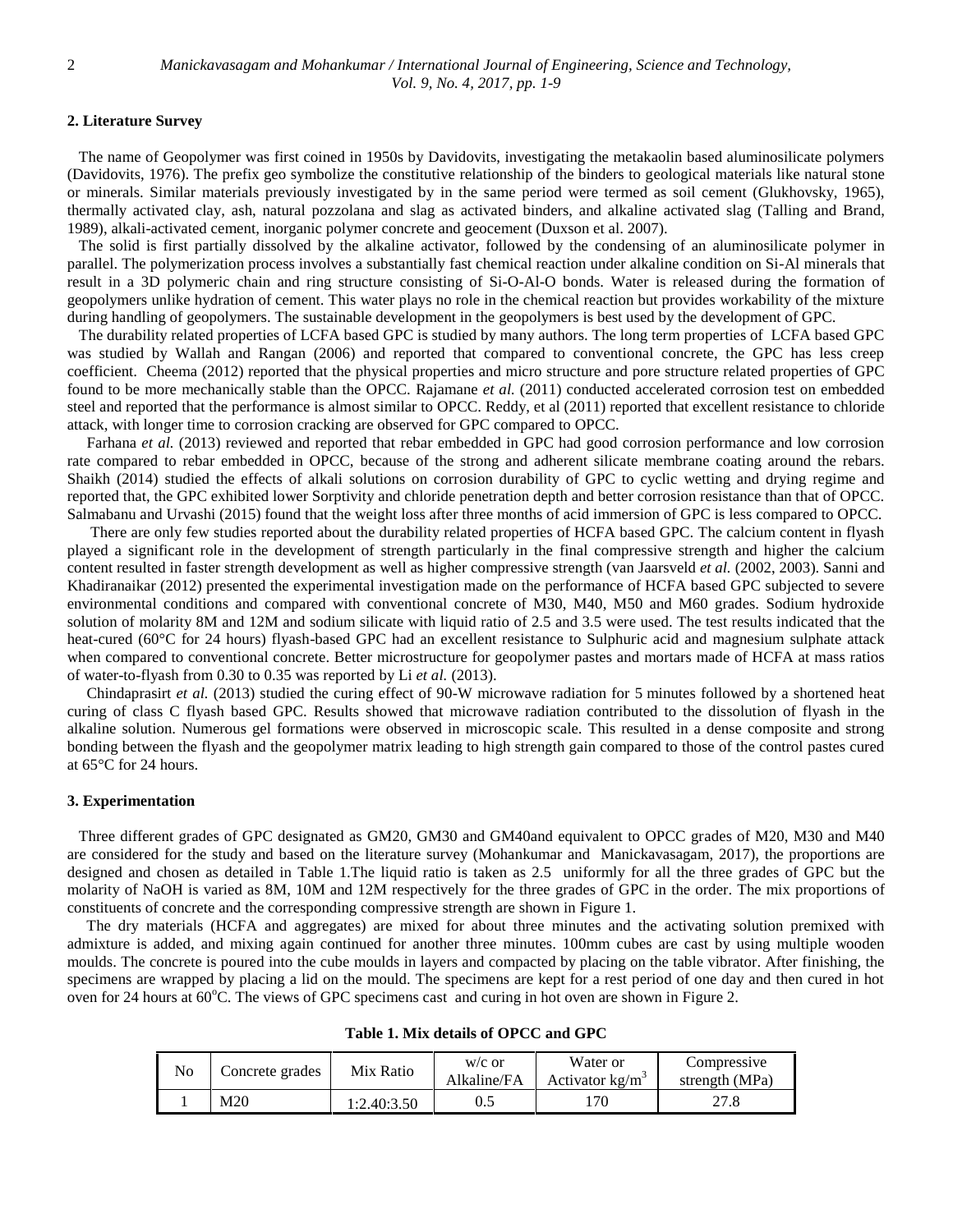*Manickavasagam and Mohankumar / International Journal of Engineering, Science and Technology, Vol. 9, No. 4, 2017, pp. 1-9*

| N <sub>o</sub> | Concrete grades | Mix Ratio    | $w/c$ or<br>Alkaline/FA | Water or<br>Activator $kg/m3$ | Compressive<br>strength (MPa) |
|----------------|-----------------|--------------|-------------------------|-------------------------------|-------------------------------|
| 2              | M30             | 1:2.11:3.30  | 0.45                    | 162                           | 39.2                          |
| 3              | M40             | 1:2.01:3.13  | 0.4                     | 152                           | 48.7                          |
| 4              | GM20(8M)        | 1:2.65:6.18  | 0.56                    | 129.2                         | 29.3                          |
|                | GM30(10M)       | 1:1.94 :4.54 | 0.62                    | 183.7                         | 40.1                          |
| 6              | GM40(12M)       | 1:1.49 :3.47 | 0.65                    | 236.4                         | 51.2                          |

## **Table 1 (cont'd). Mix details of OPCC and GPC**



(a) Sodium hydroxide (b) Sodium silicate



**Figure 1. View of constituents of GPC**



**Figure 2. Views of GPC specimens cast and curing in hot oven**

## *3.1 Saturated water absorption*

 The water absorption of concrete is determined as per ASTM C 642 standards using 100mm cubes. The concrete cubes after immersing in water for appropriate days (90, 180 and 360 days) are weighed for their water saturated weight (Ws). The samples are then oven dried at a temperature of 105°C for 24 hours and the process is maintained until the difference in mass between two successive measurements agreed closely. These oven dried specimens are again weighed (Wd) after cooling to room temperature. The saturated water absorption (SWA) is arrived from Equation (1) and the results are presented in Table 2. The view of water immersion is shown in Figure 3(a).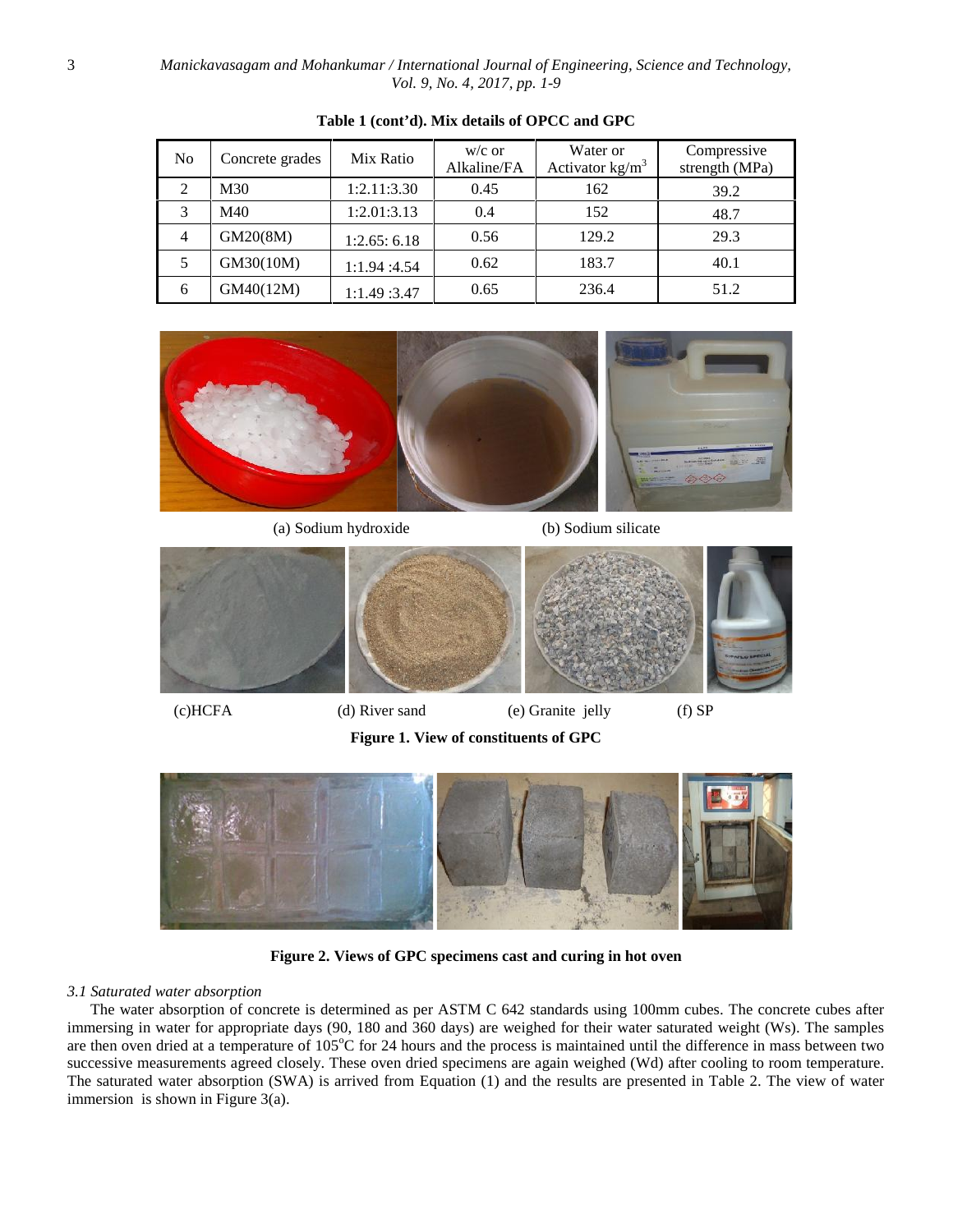$$
SWA = \frac{W_s - W_d}{W_d} \times 100\,\%
$$
 (1)

#### *3.2 Sulphuric acid resistance*

Sulphuric acid is one type of acid solution that is frequently used to simulate the acid attack in sewer pipe systems as generated bacterially from hydrogen sulphide. Acid resistance of geopolymer concrete is tested by exposing to Sulphuric acid solution (Hime, 2003; Gourley and Johnson, 2005) and 2% concentrated Sulphuric acid is used (Li and Zhao, 2003). The ratio of the volume of the acid solution to that of the specimens is four and the solution is replaced in 30 days of interval. After 360 days of immersion, the specimens are surface cleaned and the loose materials removed. Then, the specimens are surface dried and the weight loss and compressive strength are determined. The view of acid immersion of concrete cubes is shown in figure 3(b). The results of acid test are presented in Table 3.

| No.            | Concrete type and | Curing    | Saturated water absorption (%) in |          |          |  |
|----------------|-------------------|-----------|-----------------------------------|----------|----------|--|
|                | Grade             | type      | 90days                            | 180 days | 360 days |  |
| 1              | M <sub>20</sub>   | PC.       | 4.110                             | 3.890    | 3.174    |  |
| 2              | GM20 (8M)         | HC.       | 3.995                             | 3.391    | 2.898    |  |
| 3              | % less than M20   |           | 2.8%                              | 12.8     | 8.7      |  |
| $\overline{4}$ | M <sub>30</sub>   | <b>PC</b> | 3.821                             | 3.191    | 2.798    |  |
| 5              | GM30 (10M)        | HC        | 3.268                             | 2.779    | 2.682    |  |
| 6              | % less than M30   |           | 14.5                              | 12.9     | 11.6     |  |
| 7              | M40               | PC.       | 3.258                             | 3.102    | 2.884    |  |
| 8              | GM40 (12M)        | HC        | 3.021                             | 2.405    | 2.145    |  |
| 9              | % less than M40   |           | 7.3                               | 22.5     | 25.6     |  |

**Table 2. Saturated water absorption of OPCC and GPC**



(a) SWA Test (b) Immersion in Acid **Figure 3. Views of Durability test under progress in day one**

| таріе э.<br>Results of acid attack on the compressive strength OPUC and GPU |                  |        |                                   |          |          |  |  |
|-----------------------------------------------------------------------------|------------------|--------|-----------------------------------|----------|----------|--|--|
| No                                                                          | <b>GPC</b> Grade | Curing | by % loss in compressive strength |          |          |  |  |
|                                                                             |                  | type   | 90days                            | 180 days | 360 days |  |  |
|                                                                             | M20              | PC.    | 10.125                            | 11.303   | 15.615   |  |  |
| 2                                                                           | GM20 (8M)        | HC     | 9.871                             | 10.455   | 13.504   |  |  |
| 3                                                                           | % less than M20  |        | 2.5                               | 7.5      | 13.5     |  |  |
| 4                                                                           | M30              | PC.    | 9.684                             | 10.095   | 14.133   |  |  |
| 5                                                                           | GM30(10M)        | HC     | 8.680                             | 9.225    | 12.120   |  |  |
| 6                                                                           | % less than M30  |        | 10.4                              | 8.6      | 14.2     |  |  |

**Table 3. Results of acid attack on the compressive strength OPCC and GPC**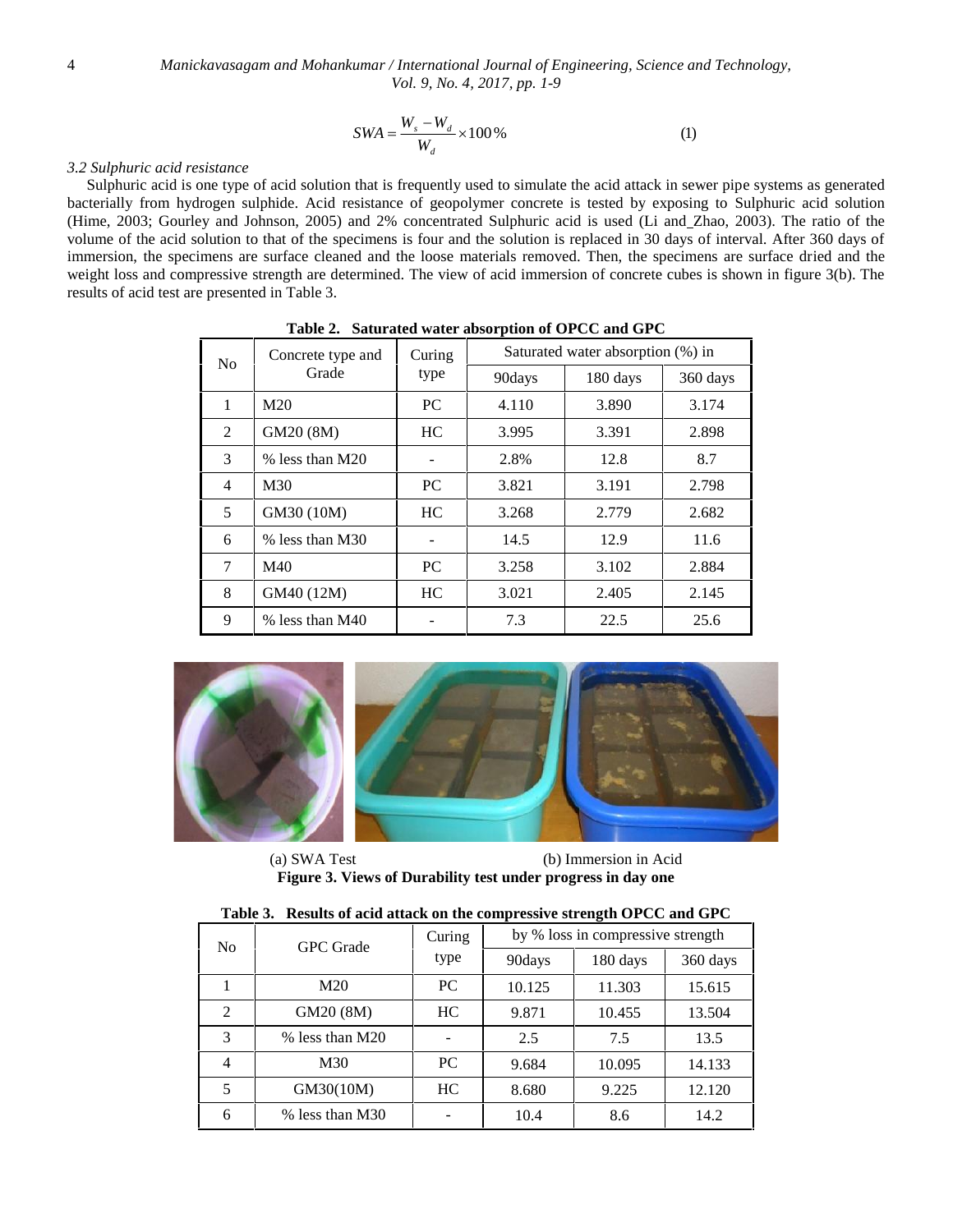| No | <b>GPC</b> Grade | Curing | by % loss in compressive strength |          |          |  |  |
|----|------------------|--------|-----------------------------------|----------|----------|--|--|
|    |                  | type   | 90days                            | 180 days | 360 days |  |  |
|    | M40              | PC     | 9.122                             | 9.865    | 12.892   |  |  |
|    | GM40(12M)        | HC.    | 7.840                             | 8.792    | 11.020   |  |  |
|    | % less than M40  |        | 14.1                              | 10.9     | 14.5     |  |  |

**Table 3. Results (cont'd) of acid attack on the compressive strength OPCC and GPC**

#### *3.3 Corrosion resistance by polarization test*

 Two specimens are cast for each grade of concrete of for polarization test. The specimen known as lolly pop specimen for polarization test is shown in Figure 4(a). It is a cylinder with a 16mm rebar embedded partly with a 30mm projection. The polarization test set up as galvanic cells is shown in Figure 4(b).



(a) Details of lolly pop Specimen and NaCl tub



(b) Polarisation set up (c) The cracked specimens **Figure. 4 Details of polarization test**

 Three specimens are considered simultaneousely one from each set consisting of specimens from three grades of GPC or OPCC respectively. Two specimens of each category is considered (Trial 1 and 2) and the average value is taken as the result. All the embedded rods of the concrete specimens are connected as anodes to the positive terminal and a cathode made of 8mm copper rod being the metal on the higher electro potential range, to the negative terminal of a constant power supply unit in each cell. The anode and the cathode are put up in a tub containing 3.5% NaCl solution. A constant potential of 12 volts is given for polarization study. For the impressed potential of 12V, the current response is monitored periodically. This is continued up to the cracking of the cylindrical specimen. The specimens are watched continuously for the appearance of brown rust colour which is an indication of oozing out of rust formed over the corroded rebar embedded. The tested samples after cracking are shown in Figure 4(c).The cracking time for all the specimens is noted and the results are presented in Table 4.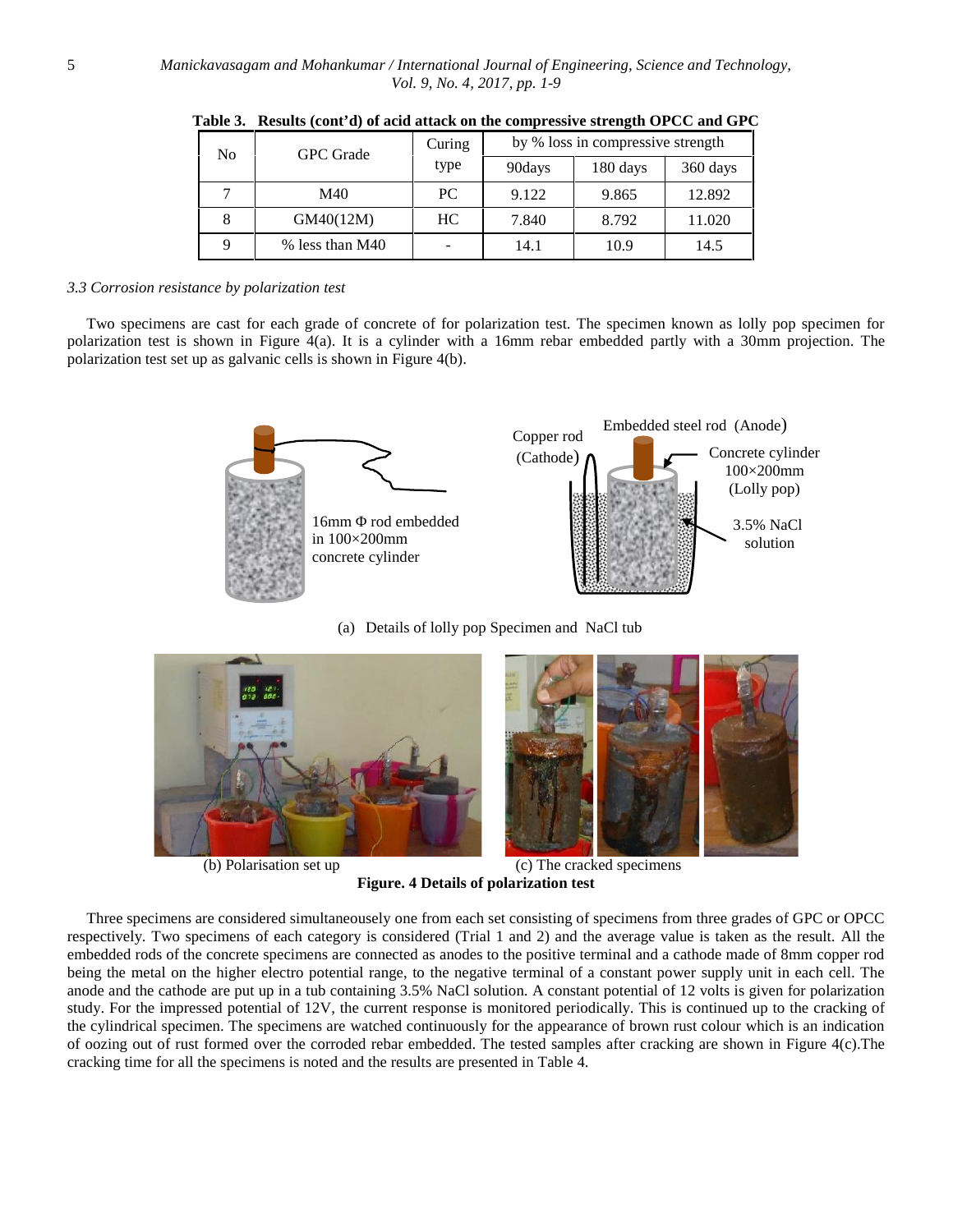| Details             | Corrosion resistance of OPCC and GPC by cracking time (Hours) |       |     |       |     |       |  |
|---------------------|---------------------------------------------------------------|-------|-----|-------|-----|-------|--|
|                     | M20                                                           | GM20  | M30 | GM30  | M40 | GM40  |  |
| Trial 1             | 74                                                            | 92    | 81  | 96    | 92  | 109   |  |
| Trial 2             | 78                                                            | 97    | 77  | 94    | 94  | 107   |  |
| Average of $1 \& 2$ | 76                                                            | 94.5  | 79  | 95    | 93  | 108   |  |
| More than OPCC      |                                                               | 24.3% |     | 20.3% |     | 16.1% |  |

#### **4. Discussion of Results**

 The design mix proposed for the three grades of GPC resulted in the expected compressive strength after curing and even by slightly more than the target strength similar to OPCC. The comparison of SWA for GPC and OPCC are shown in figure 5. The SWA of GPC is always less compared to OPCC for all the three grades of concrete respectively. The SWA of GM20 grade GPC is less compared to OPCC and varies from 2.8% to 12.8%. The difference in the % increase is not uniform. For GM30 grade GPC, the SWA is less compared to OPCC and varies from 14.5% to11.6%. For increase of immersion days, the SWA decreases uniformly. The SWA of GM40 grade GPC is less compared to OPCC and varies from 7.3% to 25.6%. The SWA increases as the immersion days increases but the rate of decrement is not uniform. The comparison of strength loss in acid immersion for 90 days, 180 days and 360 days for GPC and OPCC are shown in figure 6. In general, the strength loss of GPC is always less compared to OPCC for all the three grades of concrete. The strength loss of GM20 grade GPC is less compared to OPCC and varies from 2.5% for 90 days of immersion to 13.5% for 360 days of immersion uniformly. For GM30 grade GPC, the strength loss is less compared to OPCC and varies from 8.6% to14.2% but not uniformly. The strength loss of GM40 grade GPC is less compared to OPCC and varies from 10.9% to 14.5% but not uniformly.

 The comparison of corrosion resistance by means of cracking period by polarization test is shown in figure 7. In general, the corrosion resistance of GPC is always more compared to OPCC with respect to the corresponding three grades of concrete. The cracking period of GM20 grade GPC is more by 24.3% than OPCC. For GM30 grade GPC, the corrosion resistance is 20.3% more compared to OPCC. The corrosion resistance of GM40 grade GPC is 16.1% more compared to OPCC. Higher the grades of concrete lower are the difference between the cracking time of GPC and OPCC. The basic compressive strength of the material is the mere indication of the quality of concrete, and the high calcium flyash based geopolymer concrete without conventional cement not only promotes the green technology but also results in cost effective nature.



**Figure 5. Comparison of SWA of GPC and OPCC**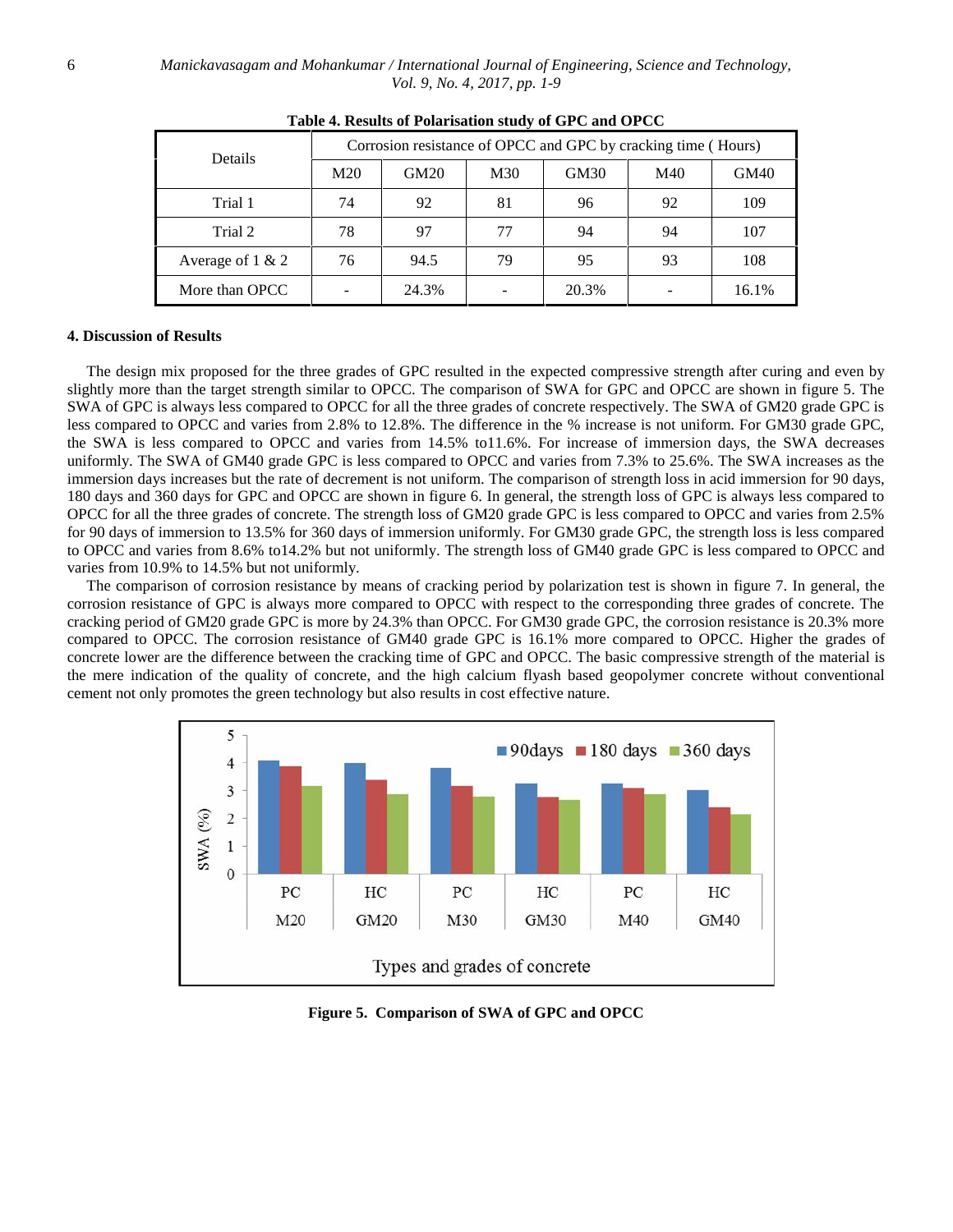

**Figure 6. Comparison of Strength loss on Acid immersion of GPC and OPCC**



**Figure 7. Comparison of corrosion resistance of GPC and OPCC**

Compared to OPCC, the durability related properties are superior for GPC. Similar to LCFA based GPC, HCFA can also be used for making GPC. Comparatively, the quick setting characteristics of HCFA over LCFA are the real advantage. Durability properties of HCFA based GPC are determined, compared and found superior to OPCC. Encouraging result is the major strength of the study.

## **5. Conclusions**

Confined to the present study on the development of durable Geopolymer concrete the following conclusions are made:

- High calcium flyash can be used as source material for making GPC similar to low calcium flyash for developing the required design strength.
- High calcium flyash has compatibility with the alkaline solution and other constituents.
- The durability characteristics of GPC of normal grades is superior to the equivalent grades of OPCC.
- Polarization test can be the simple and opt test for measuring the corrosion inhibiting characteristics.
- The corrosion resistance of GPC is 16% to 24% higher than the OPCC.

Based on the experimental investigations the following recommendations are made:

- High calcium flyash can be used as source material for making GPC.
- Mix design detailed in Table 1 can be adopted for normal grades of GPC equivalent to M20, M30 and M40 and the concentration of Sodium hydroxide can be chosen as 8M, 10M and 12M respectively.
- The ratio of sodium silicate to sodium hydroxide can be kept constantly as 2.5.
- As HCFA sets more quickly, hot oven curing at  $60^{\circ}$ C for 24 hours is adequate.
- Further research is a must to establish for high strength GPC.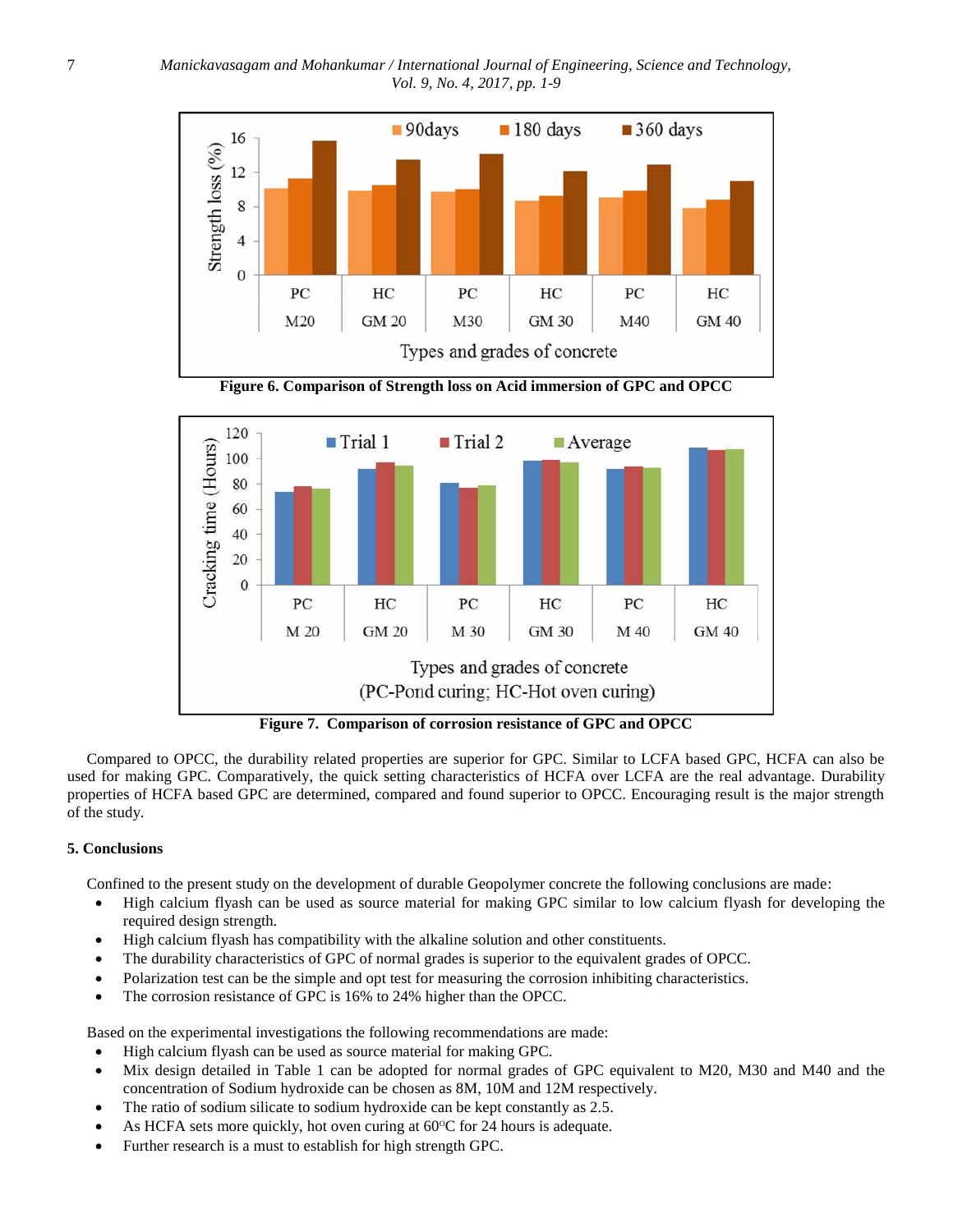## **Acknowledgement**

 The authors wish to thank Dr. R.M. Senthamarai, Head of the department of Structural Engineering, Annamalai University for the encouragement given. The help rendered by the staff of Civil Engineering department, Arunai Engineering College, Tiruvannamalai is also gratefully acknowledged.

## **References**

- ASTM C 642-2006. Standard Test Method for Density, Absorption, and Voids in Hardened Concrete, ASTM International, West Conshohocken, PA, 2004, www.astm.org.
- Cheema D.S., Lloyd, N.A and Rangan, B.V., 2009, Durability of geopolymer concrete box culverts- A Green alternative, *Proceedings, 34th Conference on Our World in Concrete and Structures*, Singapore, pp. 85-92.
- Cheema D.S., 2012, Low calcium flyash geopolymer concrete –A promising sustainable alternative for rigid concrete road furniture, Proceedings,  $25<sup>th</sup> ARRB$  Conference – Shaping the future: Linking policy, research and outcomes, Perth, Australia, pp. 1-12.
- Chindaprasirt P., Rattanasak U. and Taebuanhuad S., 2013, Resistance to acid and sulphate solutions of microwave-assisted high calcium flyash geopolymer, *Materials and Structures*, Vol. 46, No. 3, pp. 375-381.
- Davidovits J., 1976, Solid phase of a mineral block polymer by low temperature polycondensation of Aluminosilicate polymers. *Proceedings, I.U.P.A.C International Symposium on Macromolecules*, Topic III: New polymers of high stability, September 1976, Stock-holm.
- Duxson P., Fernández-Jiménez A., Provis J.L., Lukey G.C., Palomo A and van Deventer J., 2007, *Geopolymer Technology: The Current State of The Art, Journal of Materials Science*, Vol. 42, pp. 2917-2933.
- Farhana Z.F., Kamarudin H., Rahmat A., Mustafa Al-Bakri A.M and Norainiza S., 2013, Corrosion performance of reinforcement bar in geopolymer concrete compared with its performance in ordinary Portland cement concrete: A short review, The 2<sup>nd</sup> *International Conference on Sustainable Materials Engineering (ICoSM2013)*, 26-27 March, pp. 510-513.
- Gourley, J.T and Johnson G.B., 2005, Developments in geopolymer precast concrete, Proceedings, *International Workshop on Geopolymers and Geopolymer Concrete*, Perth, Australia, 2005.
- Glukhovsky V.D., 1965, Soil silicates, Their Properties, Technology and Manufacturing and Fields of Application, *Doct Tech Sc. Degree Thesis*. Civil Engineering Institute, Kiev, Ukraine (former USSR).
- Hime W.G., 2003, Comments on Geopolymer Concrete, Private Communication.
- IS 456-2000. Plain and Reinforced Concrete Bureau of Indian Standards, New Delhi, India.
- Li G. and Zhao X., 2003, Properties of concrete incorporating flyash and ground granulated blast-furnace slag. *Cement & Concrete Composites*, Vol. 25, No. 3, pp. 293-299.
- Li X., Ma X., Zhang S. and Zheng E., 2013, Mechanical properties and microstructure of class C flyash based geopolymer paste and mortar, *Materials*, Vol. 6, pp. 1485-1495.
- Mohankumar,G and Manickavasagam R., 2017. Study on the development of class c flyash based GPC by ambient curing, *International Journal of Applied Engineering Research*, Vol. 12, No. 7, pp. 1227-1231.
- Rajamane, N.P., Nataraja, M.C., Lakshmanan, N and Dattatreya, J.K., 2011, Accelerated test for corrosion of steel in geopolymer concretes, *ICI Journal*, October- December, pp.7-15.
- Reddy, D.V., Edouard, J.B., Sobhan, K and Rajpathak, S.S., 2011, Durability of reinforced flyash based geopolymer concrete in the marine environment, *Proceedings, 36th Conference on Our World in Concrete & Structures*, Singapore, August 14-16, 2011.
- Salmabanu Luhar and Urvashi Khandelwal (2015). Durability Studies of Flyash Based Geopolymer Concrete, *International Journal of Engineering Research and Applications*, Vol. 5, No. (8-4), pp. 17-32.
- Sanni S.H. and Khadiranaikar R.B., 2012, Performance of geopolymer concrete under severe environmental conditions, *International Journal of Civil and Structural Engineering*, Vol. 3, No. 2, pp. 396-407.
- Shaikh F., 2014, Effects of alkali solutions on corrosion durability of geopolymer concrete, *Advances in Concrete Construction*, Vol. 2, No. 2, pp. 109-123.
- Talling, B and Stetr B., 1989, Present state and future of Alkali-activated slag concretes, *Proceedings, 3rd International Conference on Flyash, Silica fume, slag and Natural pozzolans in concrete*, pp.1519-1545.
- van Jaarsveld J.G.S., Jannie S.J., van Deventer and Lukey G.C., 2003, The characterisation of source materials in flyash based geopolymers, *Materials Letters*, Vol. 57, No. 7, pp. 1272-1280.
- Wallah S.E. and Rangan B.V., 2006, Low-calcium flyash-based geopolymer concrete: long-term properties, Research Report GC2, *Faculty of Engineering*, Curtin University of Technology, Perth.

#### **Biographical notes**

**R. Manickavasagam** received his M.Tech Degree in Structural Engineering in PRIST University, Thanjavur, India in 2011 and presently pursuing his doctoral programme with the same University. He is working as an executive Engineer, Public Works Department, Puducherry, India. His interest includes new concrete, repair and rehabilitation of structures. He has contributed much in the construction of Bridges and group housing projects.